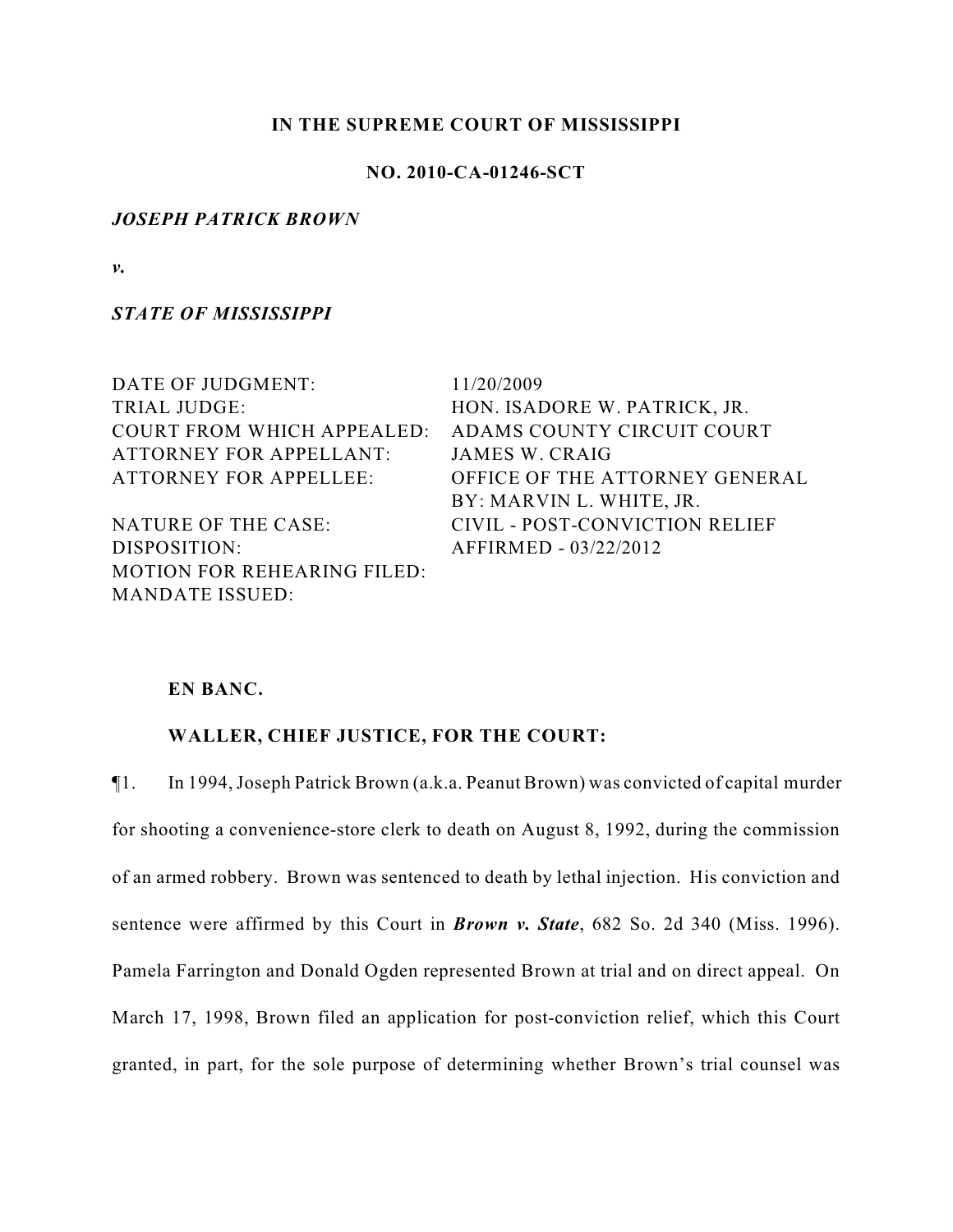ineffective for failing to seek an independent psychological evaluation of Brown for use as mitigation evidence. *Brown v. State,* 749 So. 2d 82, 93 (Miss. 1999). A special judge, appointed to hear the matter, denied Brown's petition for post-conviction relief, and Brown now appeals.

# **FACTS AND PROCEDURAL HISTORY**

¶2. The following statement of facts is taken from this Court's opinion in *Brown v. State*,

682 So. 2d 340, 343-44 (Miss. 1996):

[D]uring the late evening hours of Friday, August 7, 1992 and the early morning hours of Saturday, August 8, 1992, Brown and his girl-friend at the time, Rachel Walker ("Walker"), were cruising the area of Natchez, Mississippi, looking for drugs. Brown and Walker bought and smoked crack cocaine at several locations during that time period.

In the early hours of August 8, Brown turned the vehicle he was driving into the lot of the Charter Food Store located on Highway 61 South in Natchez, Mississippi, and stopped the vehicle next to the gas pumps. Walker, remaining in the vehicle, observed Brown pump gas into the vehicle and then walk into the store. While Brown was inside the store, Walker observed him walk around briefly and then approach the counter where the cash register and clerk were located. While Brown was at the counter, Walker observed the clerk, Martha Day ("Day"), grab her chest, turn and fall to the floor. Walker didn't see Day again. It was later to be discovered that Day was killed during an apparent robbery at approximately 2:45 a.m. Day was shot four times–once in the head, once through the heart, and twice in the back.

Walker observed Brown exit the store carrying a cash register among other items. Brown returned to the vehicle and placed the cash register and a handgun on the front seat. Upon entering the vehicle, Brown allegedly told Walker, "You better not move, and you better not say anything. If you love me you won't say anything." Brown started the vehicle and Brown and Walker headed into town.

. . .

Throughout the morning of August 8 and continuing that day and the next, Walker, an eye-witness to the robbery, made several calls to the Natchez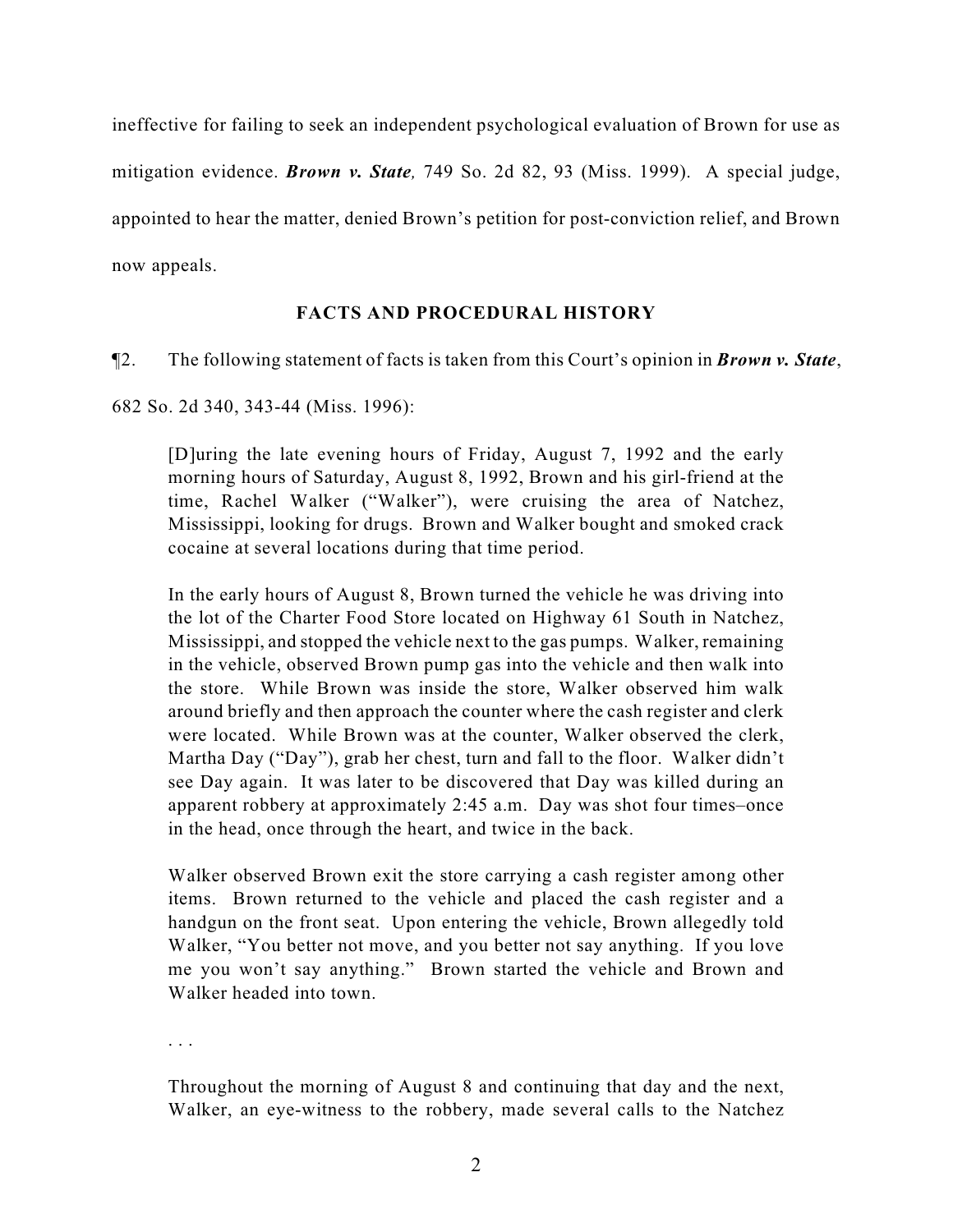Police Department attempting to tell them about the incident at Charter Food Store. Within twenty-four hours of the robbery, the police received information that a .22 caliber handgun had been pawned by Walker; and approximately forty-eight hours after the robbery, the police recovered a twodollar bill with a serial number matching that of the one kept in the cash register at the Charter Food Store. The serial number had been noted in an effort to aid police in their investigation in case of a robbery at the store. Walker proved to be the source of that two-dollar bill. With this information, the police began searching for Walker and Brown. On August 11, 1992, they were spotted; both Walker and Brown attempted to elude police by fleeing and hiding. When confronted by the police, Brown blurted out, "You got me for driving the car." Brown and Walker were arrested and charged with the murder of Day.

. . .

While incarcerated in the Adams County Jail, Brown allegedly confided to a fellow inmate, Larry Bernard ("Bernard"), that he took the cash register from the Charter Food Store and that he shot Day three or four times. Bernard notified the Adams County Sheriff's Department of Brown's communication. Testimony revealed that Bernard received no favorable treatment or special consideration for his testimony at trial.

Walker, an ex-girlfriend, eye-witness and accessory after the fact, testified for the State. Through her testimony, the cash register, two-dollar bill and handgun were linked to Brown. Walker's testimony also placed Brown at the scene of the crime as the triggerman. Walker's testimony was corroborated by a fellow inmate of Brown and the State's ballistics expert, in addition to Brown's own incriminating statements made in writing to Walker while incarcerated.

A jury . . . found Brown guilty as charged and returned a verdict that Brown suffer death.

*Brown*, 682 So. 2d at 343-44. At the sentencing phase of the trial, Brown's attorneys presented a case in mitigation by calling four witnesses and submitting a 1984 report from the Louisiana Juvenile Reception and Diagnostic Center which characterized Brown as a nonviolent individual with emotional problems. At defense counsel's request, the trial court had ordered Brown evaluated at the Mississippi State Hospital at Whitfield specifically for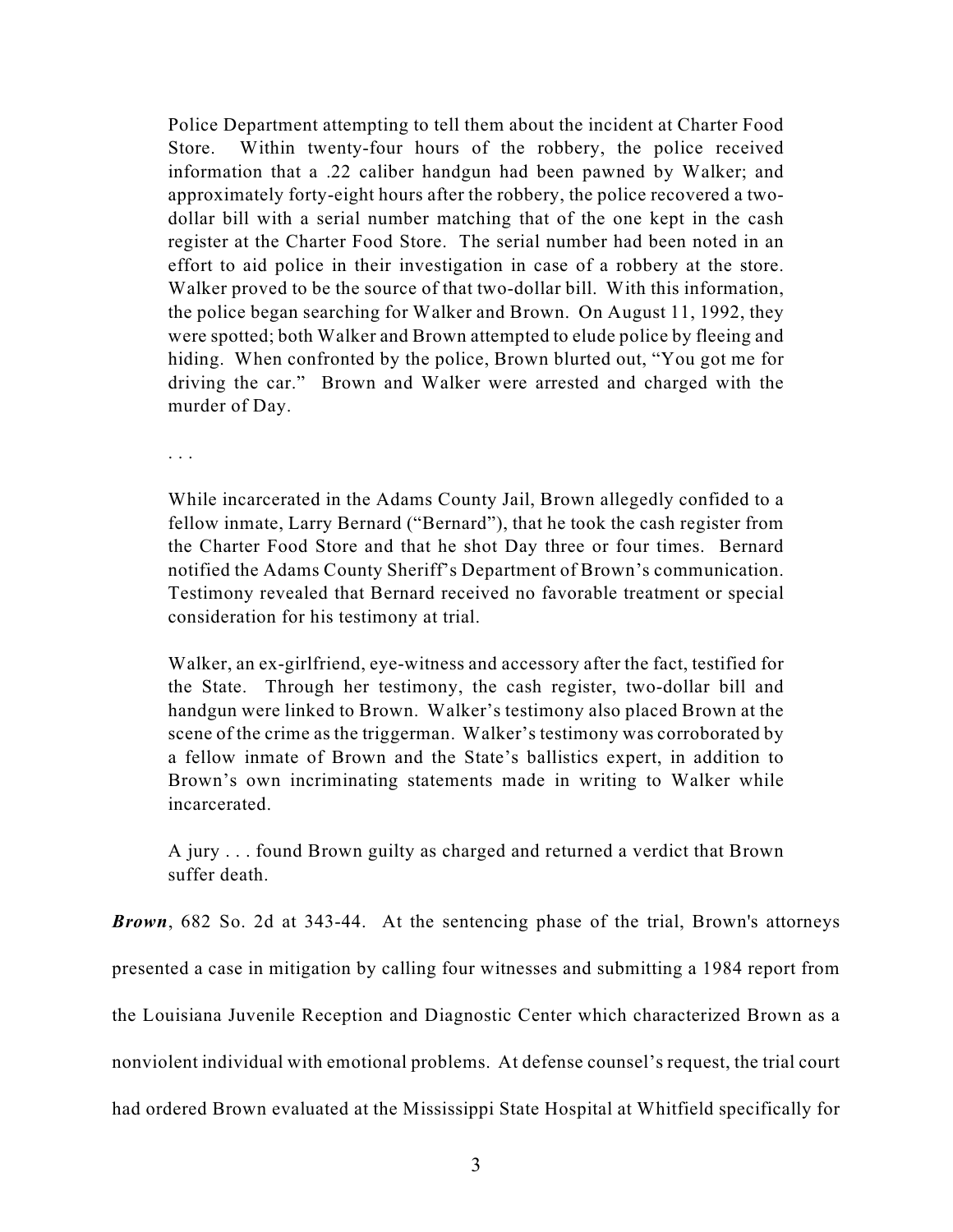the purpose of developing mitigating evidence pursuant to Mississippi Code Section 99-19- 101(6) (Rev. 2007). Defense counsel later reported that "[t]he Defendant was evaluated at Whitfield for the purposes of mitigation defense. On the basis that the staff at Whitfield could not assist in any mitigation defense, no written reports were ever submitted." At the conclusion of evidence, Brown was sentenced to death by lethal injection. *Id.* at 344.

¶3. On direct appeal, this Court affirmed Brown's conviction and sentence. *Id.* at 357. Brown then filed an application with this Court for leave to file a petition for post-conviction relief. This Court granted Brown's application, in part, only as to the issue of ineffective assistance of counsel, based on counsel's alleged failure to seek an independent mental evaluation to be used for mitigation. *Brown v. State*, 749 So. 2d 82, 93 (Miss. 1999). This Court appointed Judge Isadore W. Patrick to hear the matter. On November 20, 2009, Judge Patrick issued an opinion denying Brown's petition for post-conviction relief, holding that Brown's trial counsel had not acted deficiently so as to satisfy a claim of ineffective assistance. Brown now appeals this decision.

#### **ISSUES**

 $\P$ 4. Brown raises two issues<sup>1</sup> on appeal:

- I. Whether the circuit court erred by not granting Brown's motion for discovery under Mississippi Rule of Appellate Procedure 22.
- II. Whether the circuit court erred by finding that Brown's trial counsel's failure to secure an expert report and/or expert mental health testimony on mitigating circumstances did not constitute "deficient performance"

<sup>&</sup>lt;sup>1</sup>Although Brown's brief lists three issues on appeal, his third issue – whether the circuit erred in denying him post-conviction relief – is wholly covered in the second issue – whether Brown's trial counsel provided ineffective assistance.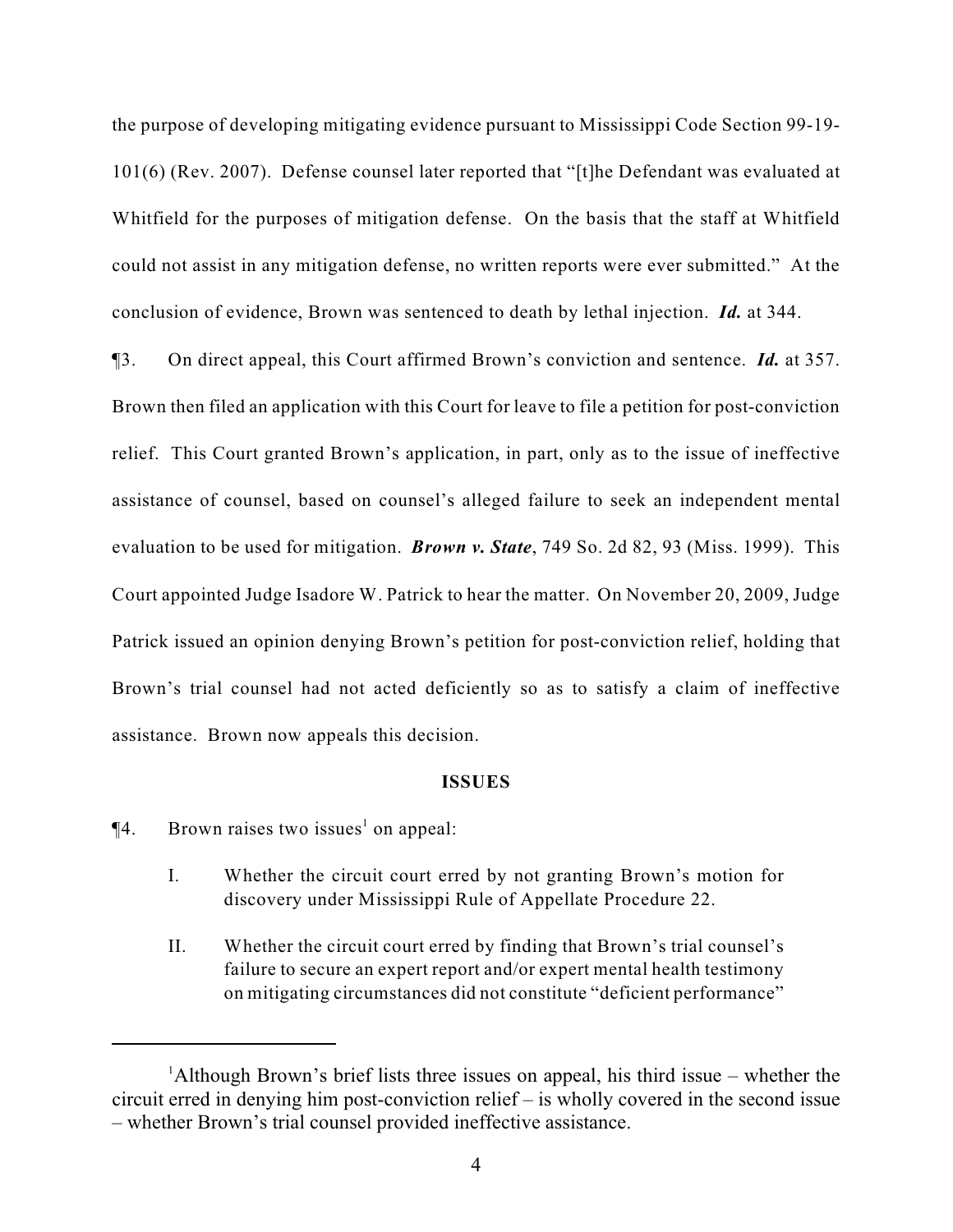under *Strickland v. Washington*, 466 U.S. 668, 104 S. Ct. 2052, 80 L. Ed. 2d 674 (1984), and its progeny.

#### **STANDARD OF REVIEW**

¶5. "When reviewing a lower court's decision to deny a petition for post conviction relief this Court will not disturb the trial court's factual findings unless they are found to be clearly erroneous." *Doss v. State*, 19 So. 3d 690, 694 (Miss. 2009). This Court reviews discovery matters for abuse of discretion. *Ford Motor Co. v. Tennin*, 960 So. 2d 379, 390 (Miss. 2007); *see also Howard v. State*, 945 So. 2d 326, 361 (Miss. 2006) (reviewing trial court's denial of post-conviction petitioner's discovery request for abuse of discretion).

#### **DISCUSSION**

#### I. Brown was not improperly denied discovery.

 $\P6$ . Brown claims he was denied<sup>2</sup> discovery under Mississippi Rule of Appellate Procedure  $22(c)(4)(ii)$ . This rule says that, upon appointment of counsel to represent the petitioner, or upon the petitioner retaining private counsel, the petitioner's trial and appellate counsel shall make available their complete files relating to the conviction and sentence. M.R.A.P. 22(c)(4)(ii). It also requires the State to make available "the complete files of all law enforcement and prosecutorial agencies involved in the investigation of the crimes committed and the prosecution of the petitioner." *Id.* Brown says that he never received these files, and that the trial court erred in denying his motion for their production.

<sup>&</sup>lt;sup>2</sup>While the record does not contain a specific order of the court denying Brown's discovery request, the court, at the hearing, made references to "preliminary rulings" on an outstanding motion and declared that the case was ready to be heard. Both Brown and the State argue on appeal under the assumption that the discovery request was denied.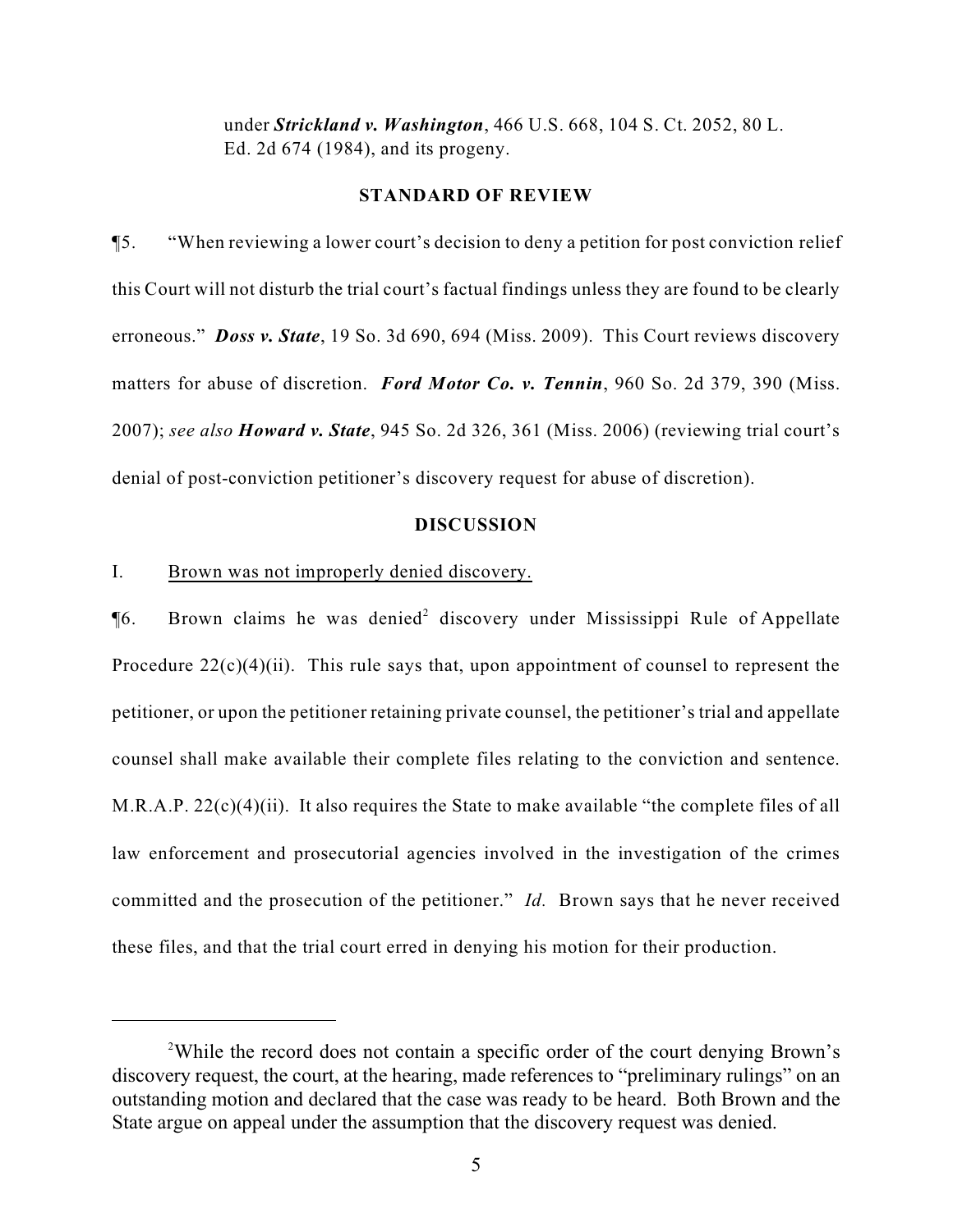¶7. Section (c)(4) of Rule 22 governs matters "Preliminary to Proceedings in the Supreme Court." M.R.A.P. 22(4). Section  $(c)(4)(ii)$  of Rule 22 is intended to allow a petitioner to gather information to support an application to the Supreme Court for leave to file a motion for post-conviction relief in the trial court. *See Russell v. State*, 819 So. 2d 1177, 1178-79 (Miss. 2001). If this Court grants such an application and directs its filing in the trial court, the proceedings are then governed by Mississippi Code Sections 99-39-13 through 99-39-23. Miss. Code Ann. § 99-39-27(7)(b) (Rev. 2007). And under Section 99-39-15, a petitioner is allowed discovery "available under the Mississippi Rules of Civil Procedure or elsewhere in the usages and principles of law *if, and to the extent that, the judge in the exercise of his discretion and for good cause shown grants leave to do so, but not otherwise*." Miss. Code Ann. § 99-39-15 (Rev. 2007) (emphasis added); *see also Roland v. State*, 666 So. 2d 747, 751 (Miss. 1995) (stating that a petitioner is entitled to discovery under Section 99-39-15 "upon good cause shown and in the discretion of the trial judge") (quoting *Fleming v. State*, 553 So. 2d 505 (Miss. 1989)).

¶8. Once this Court granted, in part, Brown's application, Section (c)(4)(ii) of Rule 22 no longer provided the mechanism for discovery. After remand to the trial court for an evidentiary hearing, Brown could seek discovery pursuant to only Section 99-39-15. This section gives the trial judge discretion in granting or denying a petitioner's request for discovery, and says that the judge may grant such a request "for good cause shown." Miss. Code Ann. § 99-39-15 (Rev. 2007). Accordingly, the question before this Court is whether the trial court abused its discretion in denying Brown's request. *Roland*, 666 So. 2d at 751.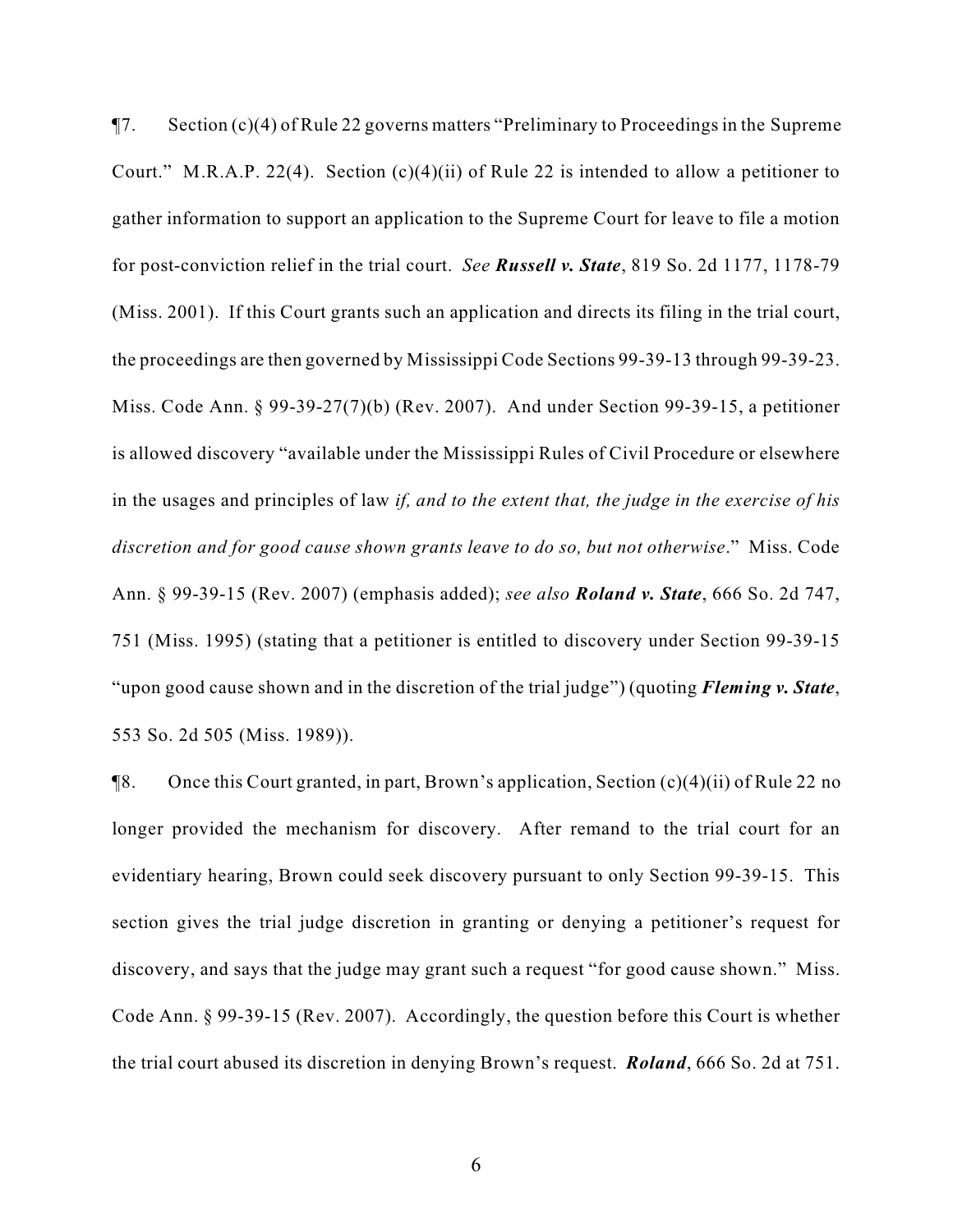¶9. This Court granted Brown's application for the sole purpose of examining whether Brown's trial counsel was ineffective for failing to seek an independent mental evaluation. *Brown*, 749 So. 2d at 93. The Court denied Brown's application in all other respects. *Id.* Accordingly, the post-conviction hearing was limited to this single issue. After a date for the evidentiary hearing was set, the State requested that the trial court order the release of all medical records concerning Brown's evaluation at Whitfield. Furthermore, the State subpoenaed both of Brown's trial attorneys as well as Reb McMichael, M.D., and Criss Lott, Ph.D., both of whom were involved in Brown's evaluation at Whitfield.

¶10. In his motion to the trial court, filed five days before the hearing, Brown stated that, without discovery, he "[could not] be adequately prepared for the evidentiary hearing required by the Supreme Court." Brown did not say why he could not prepare adequately without the requested discovery, nor did he address why access to his medical records, access to the doctors who evaluated him, and access to his trial counsel were not sufficient to prepare him for a hearing on whether his counsel was ineffective for failing to seek an independent medical evaluation. As such, Brown did not show "good cause" for why his discovery request should be granted.

¶11. In *Hubanks v. State*, 952 So. 2d 254 (Miss. Ct. App. 2006), the Court of Appeals upheld the denial of a post-conviction petitioner's motion for discovery. The trial judge had denied the request because, *inter alia*, the discovery requests would not reveal evidence pertinent to the matter at issue on PCR. *Id.* at 256. The judge held that there was not "good cause" to grant the discovery request. *Id.* at 257. The Court of Appeals recognized that "the decision whether or not to allow discovery rests fully within the discretion of the trial judge."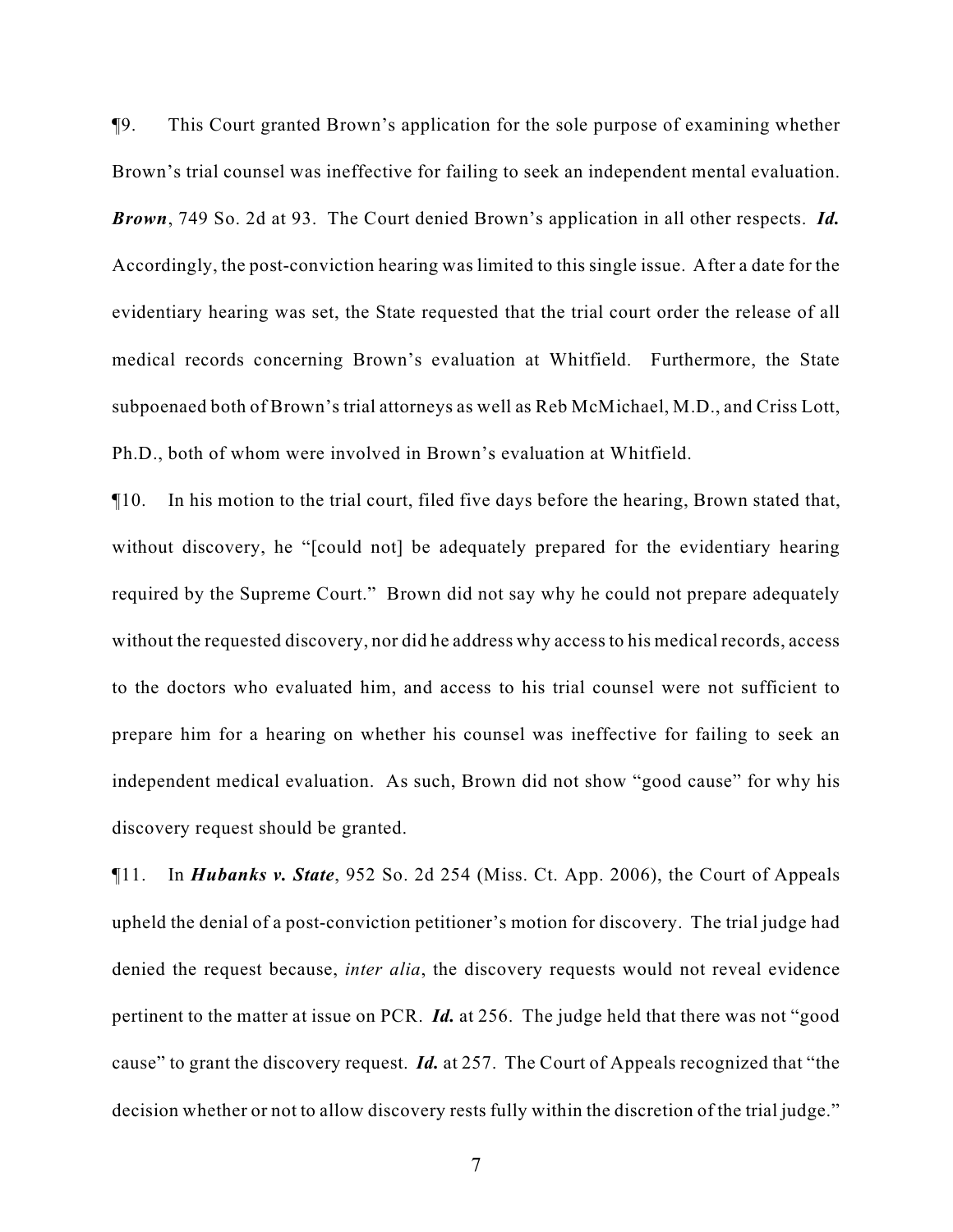Id. at 256. The Court held that the judge's reasoning was sound and affirmed the denial of the discovery request. *Id.* at 257.

¶12. Like the petitioner in *Hubanks*, Brown has not shown why his discovery request would reveal evidence relevant to the matter at issue on PCR – whether his counsel was ineffective for failing to seek an independent medical evaluation for mitigation. Accordingly, Brown has not shown "good cause" for why his discovery request should be granted. Keeping in mind the sole issue for which Brown's application was granted, we cannot say that the trial court abused its discretion in denying Brown's discovery request.

#### II. Brown's trial counsel's performance was not deficient.

¶13. "The benchmark for judging any claim of ineffectiveness must be whether counsel's conduct so undermined the proper functioning of the adversarial process that the trial cannot be relied on as having produced a just result." *Strickland v. Washington,* 466 U.S. 668, 686, 104 S. Ct. 2052, 80 L. Ed. 2d 674 (1984). In order to prevail on an ineffective-assistance-ofcounsel claim, a defendant must first prove that his counsel was deficient, which requires showing that "counsel made errors so serious that [he or she was] not functioning as the 'counsel' guaranteed the defendant by the Sixth Amendment." *Strickland*, 466 U.S. at 687. Secondly, a defendant must prove that the "deficient performance prejudiced the defense," which requires showing that "counsel's errors were so serious as to deprive the defendant of a fair trial, a trial whose result is reliable." *Id.* Absent both showings, a defendant may not prevail on his claim that his counsel was ineffective. *Id.*

¶14. A reviewing court must "strongly presume that counsel's conduct falls within a wide range of reasonable professional assistance, and the challenged act or omission might be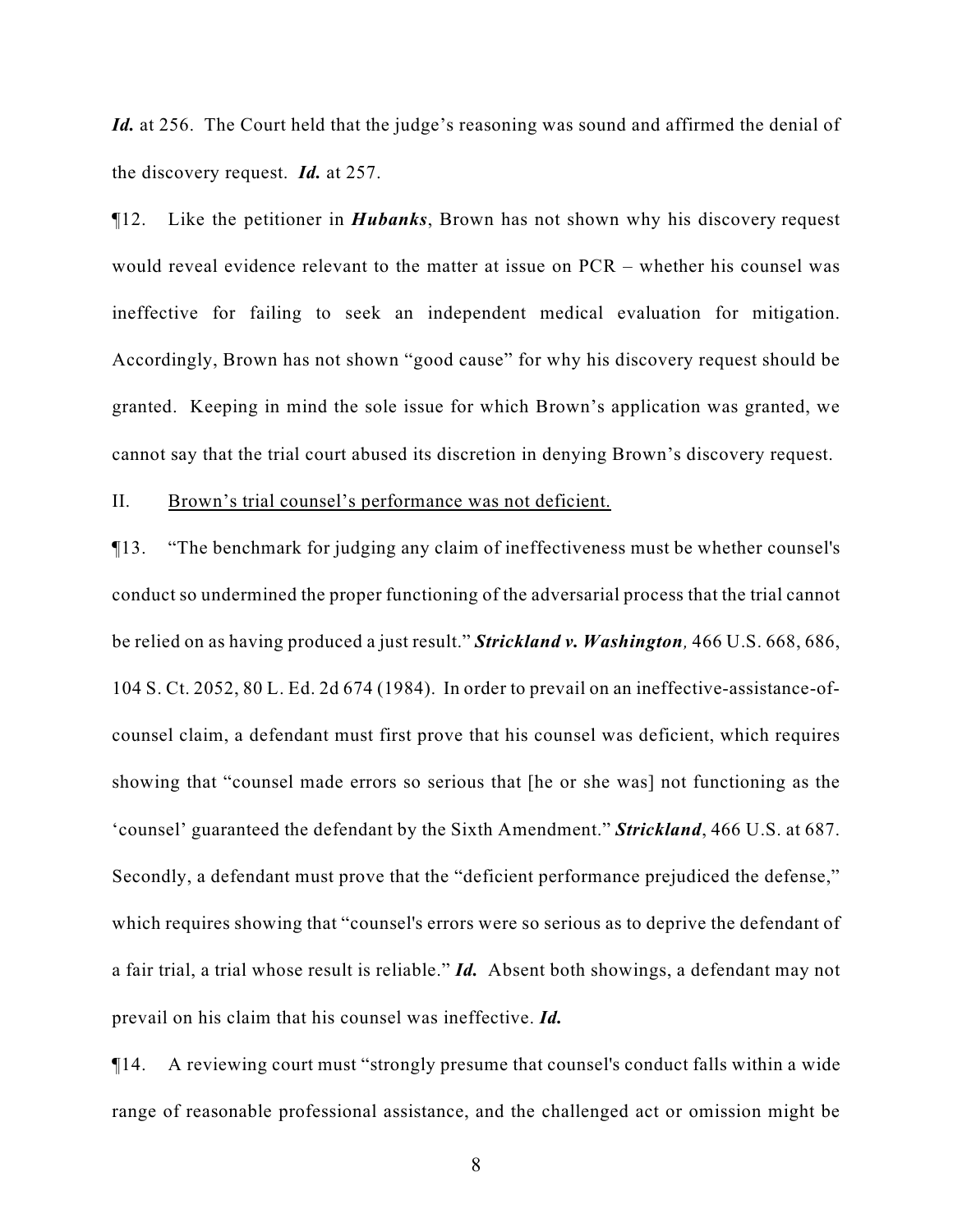considered sound trial strategy." *Liddell v. State,* 7 So. 3d 217, 219-20 (Miss. 2009). And even where professional error is proven, this Court must determine if there is a "reasonable probability that, but for counsel's unprofessional errors, the result of the proceedings would have been different. A reasonable probability is a probability sufficient to undermine confidence in the outcome." *Mohr v. State,* 584 So. 2d 426, 430 (Miss. 1991).

¶15. Consideration of relevant mitigating evidence is generally required at the sentencing phase because the imposition of the death sentence should reflect a reasoned, moral response to the defendant's background and character and the crime. *Russell v. Collins*, 998 F.2d 1287, 1291 (5th Cir. 1993). This Court has held that "[i]t is critical that mitigating evidence be presented at capital sentencing proceedings." *State v. Tokman*, 564 So. 2d 1339, 1342 (Miss. 1990) (citing *Leatherwood v. State,* 473 So. 2d 964, 970 (Miss. 1985)). The Court recognized in *Tokman* that "counsel has a duty to interview potential witnesses and to make an independent investigation of the facts and circumstances of the case." *Tokman*, 564 So. 2d at 1342.

¶16. This Court granted Brown's application for leave to file a petition for post-conviction relief for the purpose of determining "whether trial counsel was ineffective in failing to seek other expert assistance when the State Hospital examination produced no report and whether such inaction resulted in any prejudice to his case at sentencing." *Brown*, 749 So. 2d at 91. However, in the trial court and now on appeal, Brown has focused his ineffectiveness argument almost exclusively on trial counsel's decision to forego presenting an expert report on Brown's psychological evaluation and testimony from the State Hospital doctors. He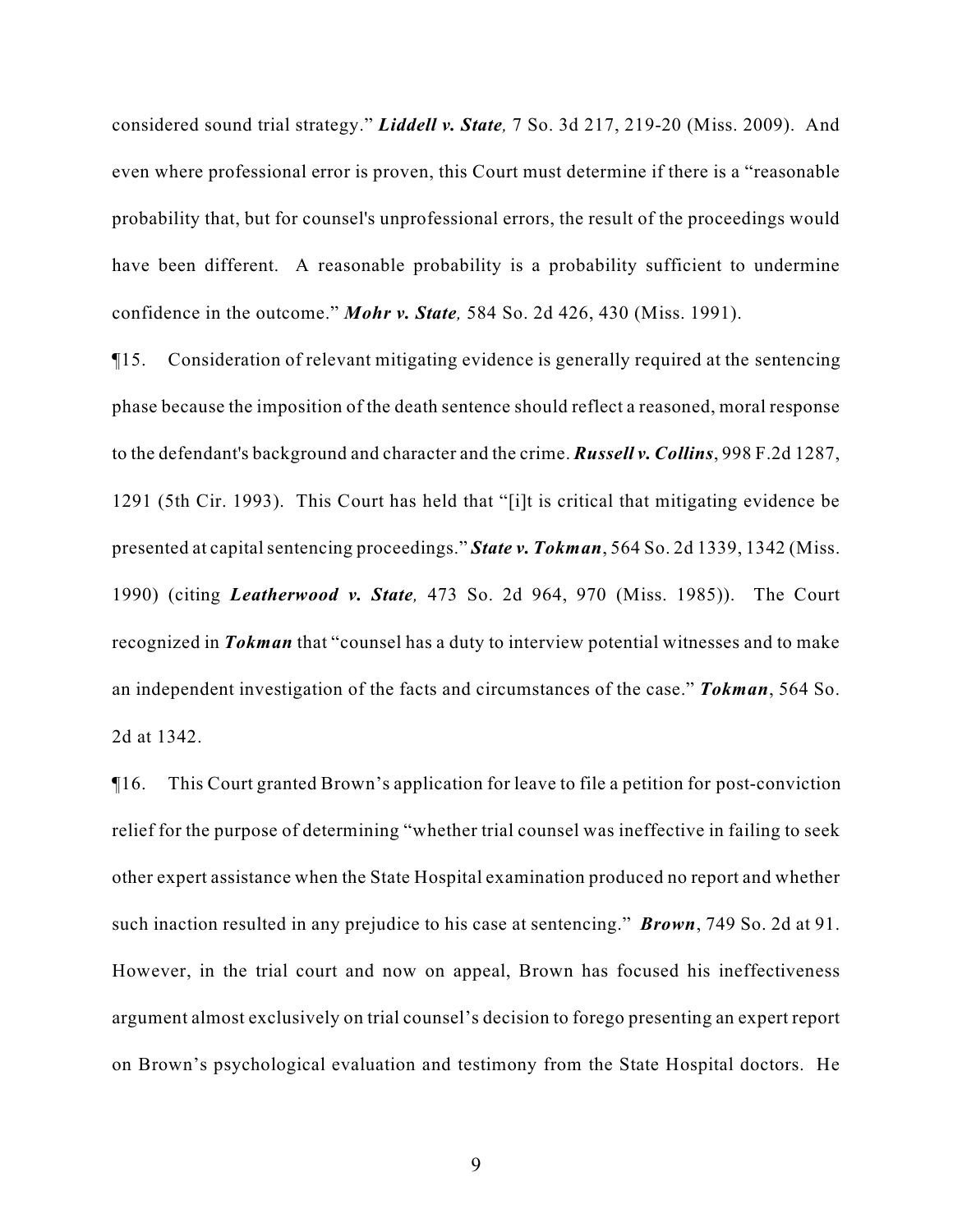claims that his counsel was deficient by preventing this evidence from being presented as mitigation, and that he was prejudiced by such deficiency.

¶17. It is clear from the record that Brown's attorneys, after discussing Brown's psychological evaluation with the State doctors, decided not to have the doctors produce a report after determining that such report would be more harmful than helpful. At the postconviction evidentiary hearing, Dr. Lott, former director of the Outpatient Forensics Unit of the State Hospital, testified that such course of action was not unusual:

Whenever we evaluate someone at this stage, the mitigation stage, and I do it in capital – well, several capital cases, I always will discuss my results with the counsel, the attorney. The attorney then decides whether or not they want me to develop a report, which they would subsequently use in trial. And I give them my impression. I give them my understanding of the diagnosis and how I see the facts – or the case as it applies to my psychological evaluation. In some cases it's advantageous and in some cases it's not. I've probably been asked more times than not to not generate a report. Or if I generated a report, more times than not, it's not been used in trial, because the report was not advantageous.

With regard to Brown's condition, Dr. Lott further testified, "I'm not saying there's not any mitigation. There is, though, a significant amount of information that might be damaging, might be harmful." Both of Brown's trial attorneys, Pamela Farrington and Dan Ogden, testified at the hearing. Farrington stated that she would have asked that a report be generated had there been any hope that such a report would be more beneficial than harmful. Similarly, Ogden testified, "to make it real clear: It's not that they wouldn't submit it; they would have submitted a report, but we asked them not to write a report, to put it in writing." When asked if this decision was based on trial strategy, Ogden replied affirmatively that it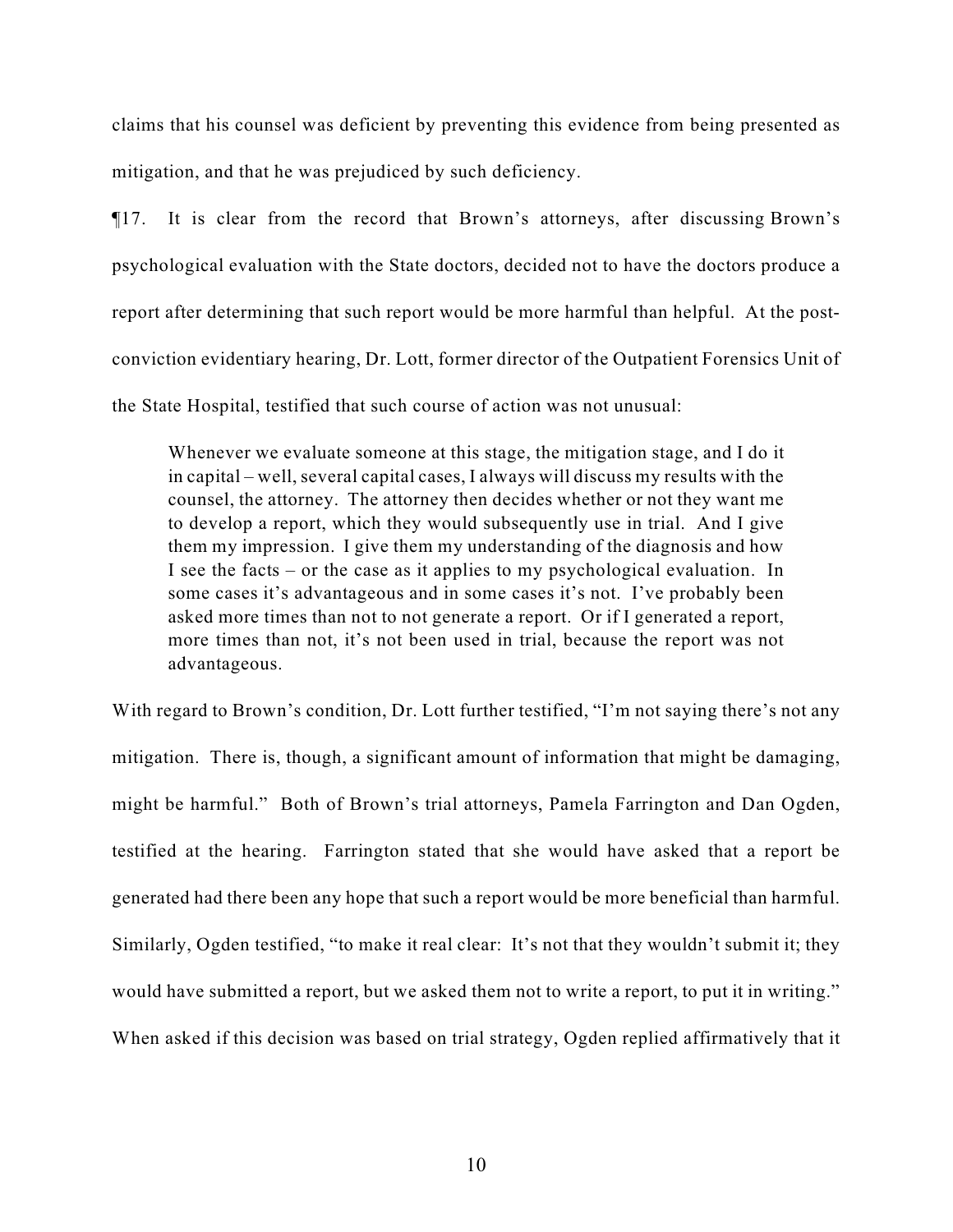was. The other doctor involved, Dr. McMichael, testified that, based on his review of the records, a mitigation report would not have been helpful.

¶18. Mississippi Code Section 99-39-9(e) (Rev. 2007) requires that an application for postconviction collateral relief be supported by the affidavits of witnesses who will prove the petitioner's claims. Brown has not shown just what mitigation evidence might have been developed through the production of a psychological report, nor has he shown what would have been garnered from an additional psychological evaluation. Brown has offered neither evidence nor testimony from other experts as to any failings or omissions by the doctors retained by Brown's trial attorneys. Although he had the opportunity to do so, Brown never asked Drs. Lott and McMichael just what issues might have been pursued that might have made a difference to a jury.

¶19. Brown's trial attorneys were not responsible for the doctors' findings as to the lack mitigation evidence. This is not a case where no mitigation evidence was presented; it is simply a case where a conscious decision was made to go forward with certain witnesses but not others. The record here does not reflect that the decision of Brown's attorneys constitutes a professional error. Their decision was calculated to best serve Brown's interests at trial. *See Spicer v. State*, 973 So. 2d 184, 192 (Miss. 2007) (decision not to use defendant's mental evaluation as mitigation presumed strategic); *see also Strickland*, 466 U.S. at 689 (strong presumption that counsel's conduct constitutes "sound trial strategy").

¶20. Furthermore, Brown has made no showing that additional psychological evaluation would have been beneficial in mitigation. A defendant "cannot demonstrate that his trial counsel was deficient or any resulting prejudice from mere undeveloped assertions that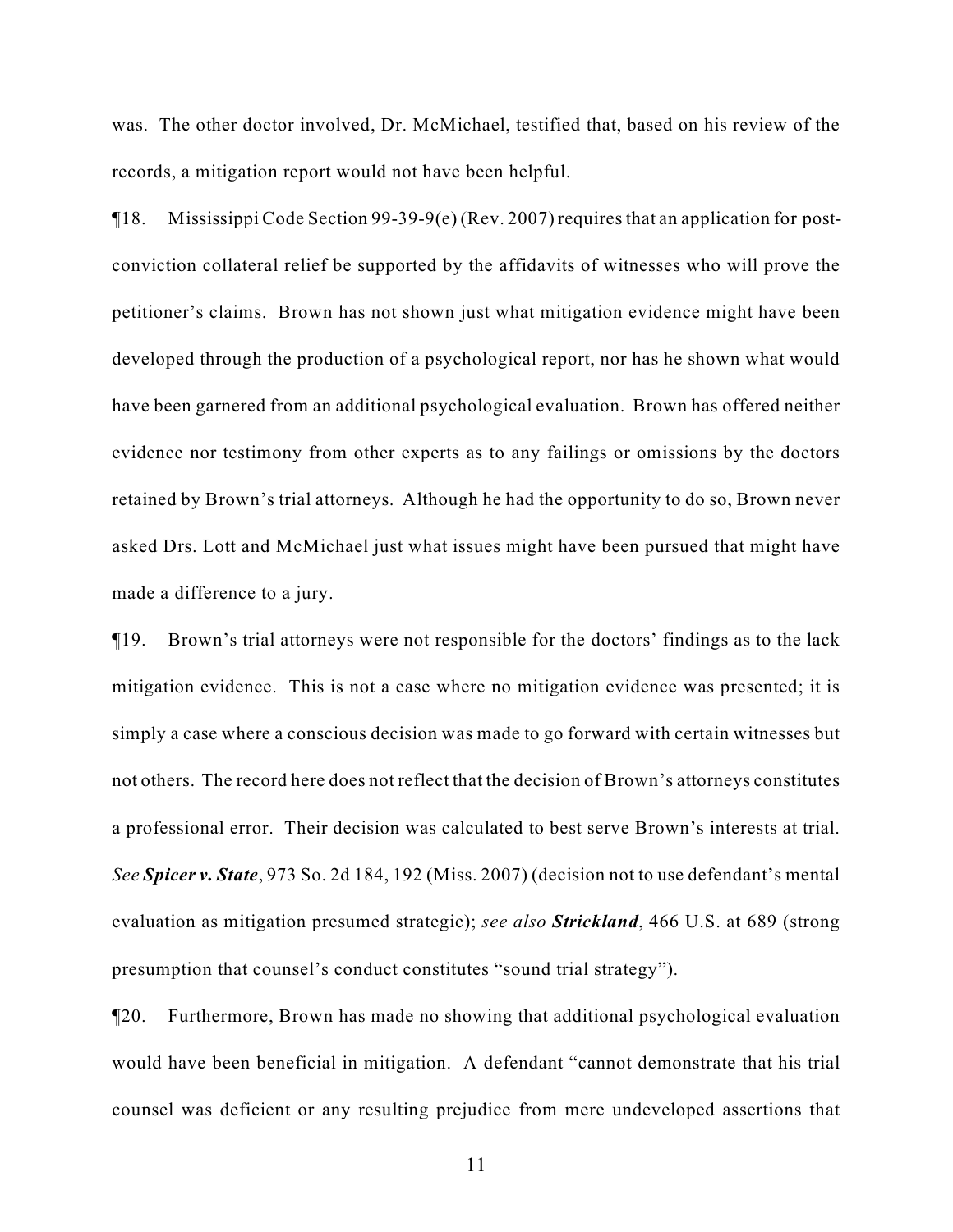another expert would have been beneficial." *Jordan v. State*, 912 So. 2d 800, 817 (Miss. 2005). Brown therefore suffered no deprivation of effective counsel under the Sixth Amendment. This issue is without merit.

# **CONCLUSION**

¶21. The trial court did not abuse its discretion in denying Brown's motion for discovery, as Brown failed to show "good cause" for his request. Furthermore, Brown has not demonstrated that his trial counsel acted deficiently in not introducing, as mitigation, a report of Brown's psychological evaluation or in further investigating Brown's psychological state. We therefore affirm the trial court's decision to deny Brown's petition for post-conviction relief.

#### ¶22. **AFFIRMED.**

# **CARLSON, P.J., RANDOLPH, LAMAR AND PIERCE, JJ., CONCUR. DICKINSON, P.J., DISSENTS WITH SEPARATE WRITTEN OPINION JOINED BY CHANDLER, J. KITCHENS, J., DISSENTS WITH SEPARATE WRITTEN OPINION JOINED BY KING, J. DICKINSON, P.J., JOINS IN PART.**

#### **DICKINSON, PRESIDING JUSTICE, DISSENTING:**

 $\P$ 23. Under Mississippi Rule of Appellate Procedure 22(c)(4)(ii), Brown unquestionably was entitled to the files and discovery he requested. But because a procedural statute conflicts with the rule, the majority says the statute must control. I do not believe the Legislature has the authority to pass procedural rules in the first place; and I certainly do not agree that procedural statutes should control over a conflicting Court rules. The majority is of a different view, so I respectfully dissent.

#### **CHANDLER, J., JOINS THIS OPINION**.

# **KITCHENS, JUSTICE, DISSENTING:**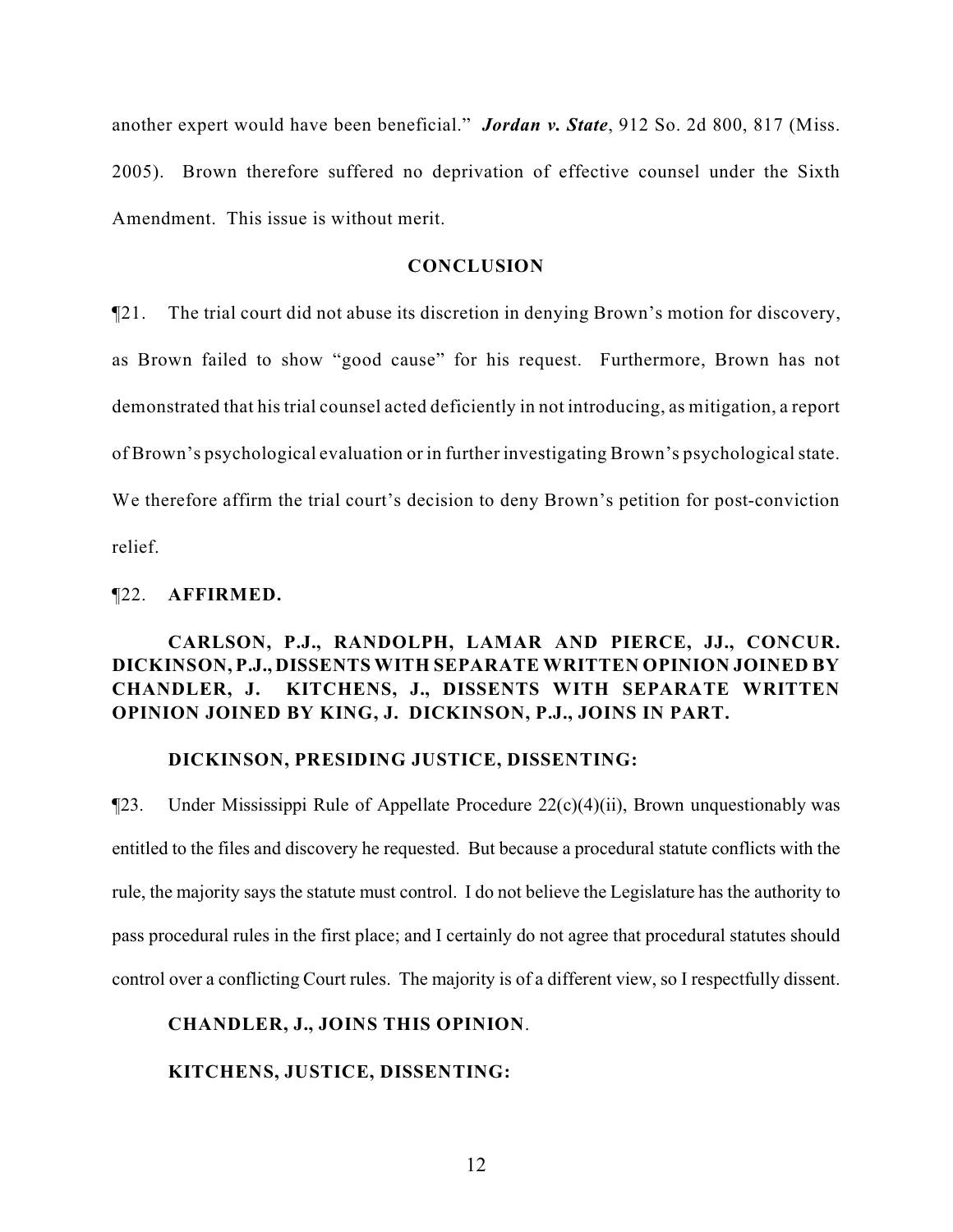¶24. I am unable to agree with the majority's finding that the trial court did not abuse its discretion in denying Brown's discovery request. Brown argues that he is entitled to all records pertaining to his conviction and sentence, as well as the investigation and prosecution of his case, pursuant to Mississippi Rule of Appellate Procedure 22(c)(4)(ii). The majority finds that Rule  $22(c)(4)(ii)$  is inapplicable because it pertains to matters "Preliminary to Proceedings in the Supreme Court," and because the rule is intended to allow a petitioner to gather information to support an application to this Court for leave to file a motion for postconviction relief in the trial court. Maj. Op. at ¶7. Thus, the majority finds that, once Brown was granted leave by this Court to file his application for post-conviction relief pursuant to Mississippi Code Sections 99-39-13 through 99-39-23, he was required to show good cause in order to obtain discovery pursuant to Mississippi Code Section 99-39-15. Maj. Op. at ¶8. I agree with the majority's analysis of Rule  $22(c)(4)(ii)$  and its applicability to matters before this Court; however, I am persuaded that Brown has shown good cause under Section 99-39- 15 for the discovery of all files pertaining to his conviction and sentence, as well as files from the investigation and prosecution of his case. Without these files, Brown is without the means to develop an evidentiary basis to prove his claim of ineffective assistance of counsel. Accordingly, the majority is remiss in concluding that Brown failed to show that he received ineffective assistance of counsel, given that he did not have available to him all of the information that pertained to this case for possible development of that claim.

¶25. Brown was granted leave of this Court, in part, to appeal on the issue of whether his lawyers' failure to seek an independent mental evaluation constituted ineffective assistance of counsel. *Brown v. State*, 749 So. 2d 82, 93 (Miss. 1999). This Court directed Brown to file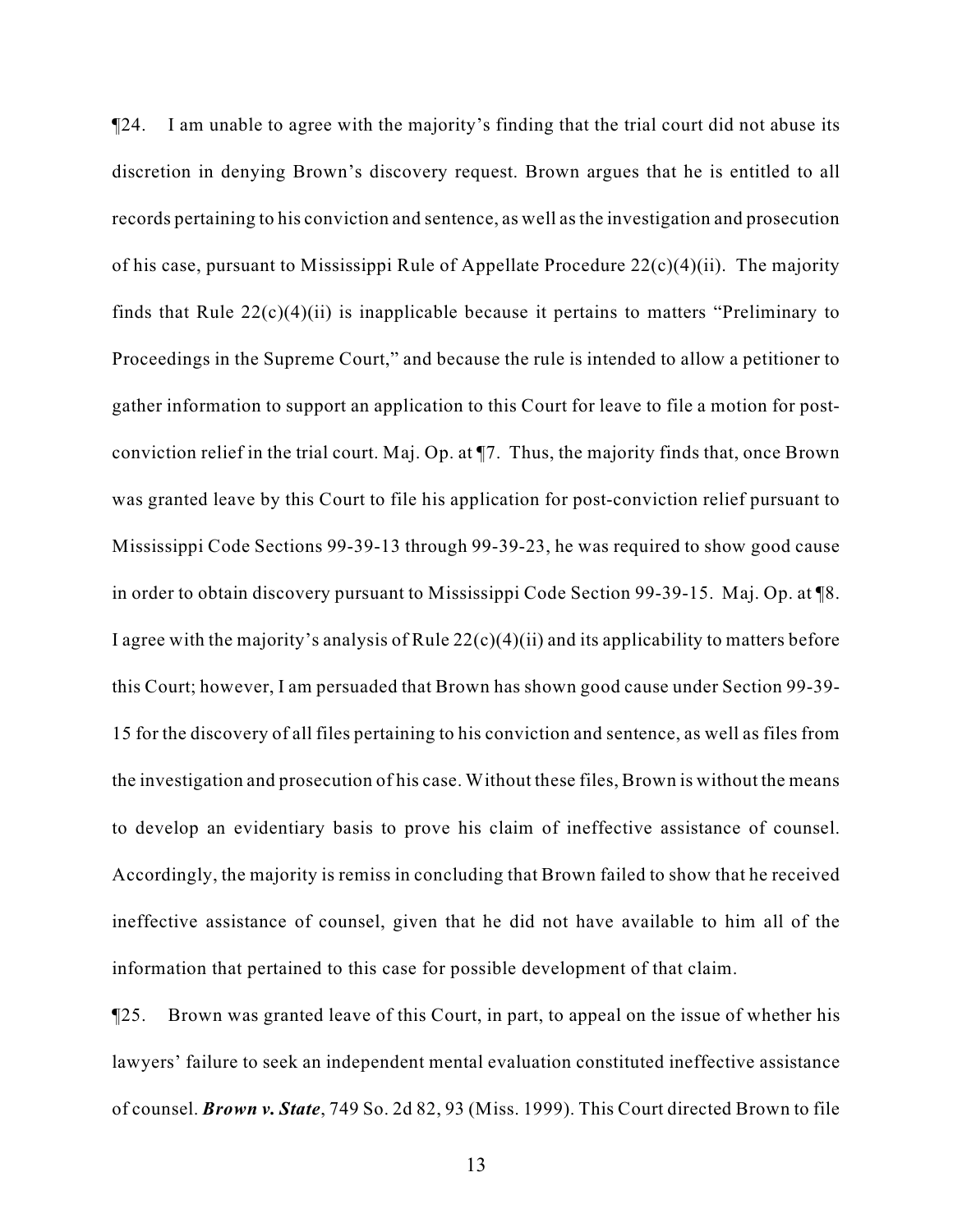all discovery requests with the trial court. *Id.* In the interim, Rule 22(c)(4)(ii) was revised in 2000 to include its present-day language, which provides:

Upon appointment of counsel, or the determination that the petitioner is represented by private counsel[,] the petitioner's prior trial and appellate counsel *shall make available to the petitioner's post-conviction counsel their complete files* relating to the conviction and sentence. The State, to the extent allowed by law, *shall make available to post-conviction counsel the complete files* of all law enforcement and prosecutorial agencies involved in the investigation of the crimes committed and the prosecution of the petitioner.

(Emphasis added.) Pursuant to this rule, Brown filed a motion with the trial court seeking discovery of all the files of his trial counsel, as well as the complete files of law enforcement and prosecutorial agencies involved in the investigation and prosecution of the capital murder charge against him. Brown's motion was denied by the trial court.

**The Equal T**26. Because Brown did not have benefit of the current version of Rule  $22(c)(4)(ii)$  at the time he applied for leave of this Court to file an application for post-conviction relief with the trial court, even if Rule  $22(c)(4)(ii)$  does not apply at this stage of the proceedings, I believe Brown has shown good cause for discovery pursuant to Section 99-39-15, as he has never received the complete files related to his conviction and sentence. The majority reasons that, since the case was remanded on the issue of whether counsel was ineffective in failing to obtain an independent mental health expert, then Brown was entitled to his mental health records only. However, without benefit of one hundred percent of the files pertaining to the investigation, prosecution, conviction, and sentencing of the charged crime of capital murder, Brown did not have access to essential material with which to attempt to develop and assert his claim of ineffective assistance of counsel.